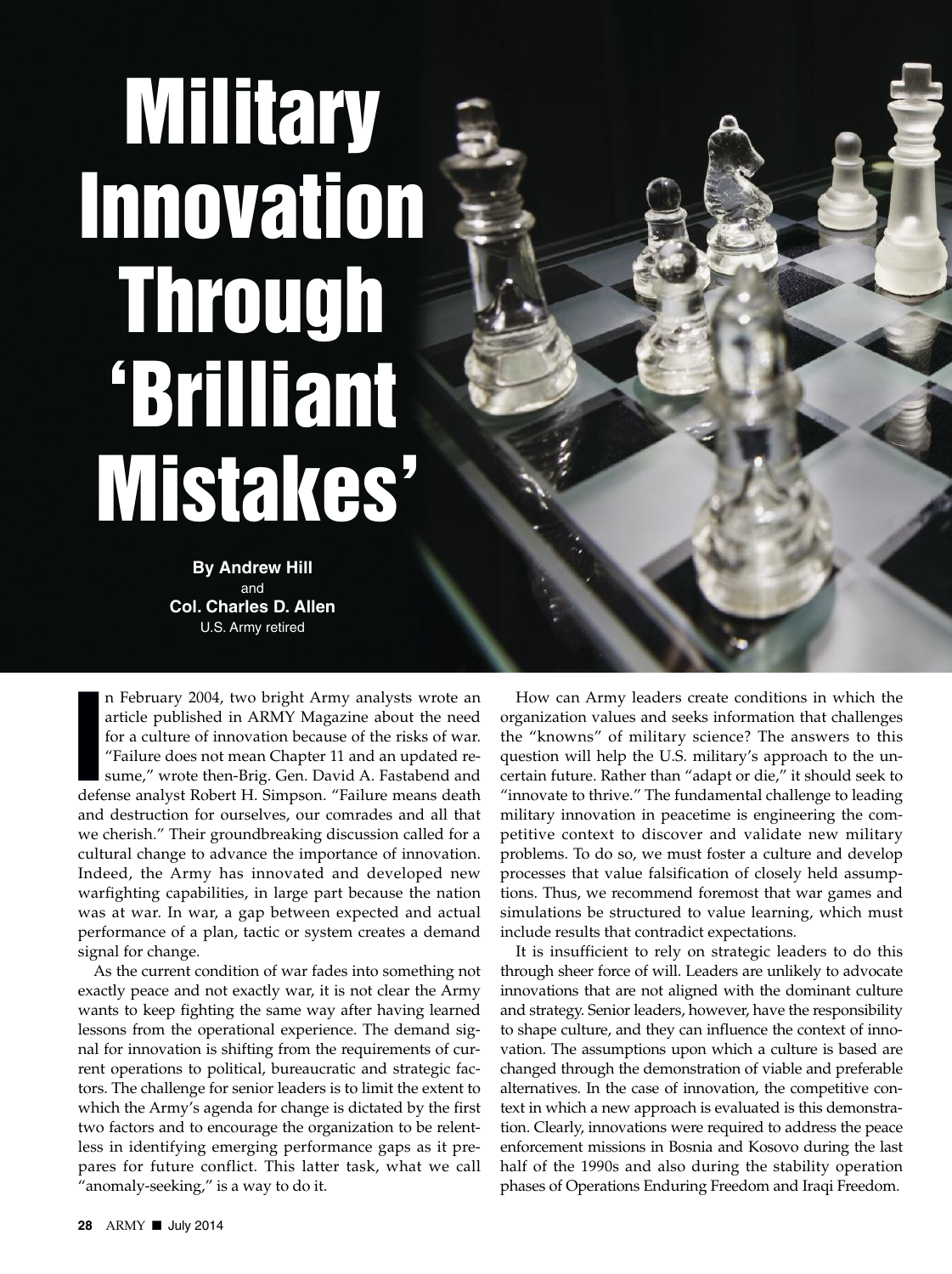

## **Concepts of War Might Be Wrong**

Theories are starting points for discovery. They determine what questions we ask, what kind of information we value and what methods we use. When we have a theory, we deduce expectations or hypotheses about the world. Theories are never true, because they have not yet been proven to be true—or false. Strong theories produce results that we expect. Anomalies are observations that contradict the expectations of theory. When we accumulate enough anomalies, we decide that the facts are no longer in accord with expectations, and the theory is discredited. "How many anomalies are enough to provoke this change?" is a question for which there is no simple answer.

Creating and seeking anomalies can be uncomfortable because it requires challenging assumptions we hold dear. To paraphrase the late historian Elting E. Morison, military organizations are societies built around and upon the prevailing concepts of war. A challenge to an established concept is a challenge to the organization's social structure.

Militaries operate based on theories of competition. Because human systems—of which war is one—are adaptive, all theories of action in those systems must be provisional. We should therefore be comfortable with the idea that our concepts of war might be wrong. Indeed, in war, every theory of competition will eventually succumb to new facts. Yet, in peacetime, absent the undeniable evidence of operational military struggles and failures, military organizations must synthetically produce "new facts" of war.

### **Seek Anomalies in War Games, Simulations**

Validating new military problems in times of peace is challenging but not impossible. Militaries have numerous resources for identifying new problems that may not yet be legitimated by the organization's culture: the development of military strategy and doctrine; intelligence about the plans and capabilities of actual and potential adversaries; academic research; policy debates in government; innovations in industry and consumer technology; and conflict and other events in other nations. Elements of the new problem can be explored and tested through war-gaming and simulation. Emphasizing the importance of effective war-gaming, historian and author Williamson Murray, a former Army War College and U.S. Military Academy professor, wrote: "The services must ensure that 'lessons learned' analyses aim at more than merely validating current doctrine and processes." In making this point, Murray cites the example of the French conduct of war games during the interwar period, when they "created a system in which exercises and study occurred within narrowly constrained limits that insured the sanctioned approach would again prove out."

Lest we dismiss this as a foible of foreign militaries, consider the following: In the summer of 2002, the U.S. military conducted a major war game involving both live exercises and simulations. The red force in Millennium Challenge 2002 was commanded by retired Marine Corps Lt. Gen. Paul Van Riper. In the initial stages of the exercises, Van Riper employed a preemptive, low-tech strategy that destroyed 16 blue force vessels and led to the suspension of the exercise. When the game was restarted, both sides were instructed to adhere to a script.

In an interview for a 2004 *NOVA* broadcast called "The Immutable Nature of War," Van Riper offered his perspective of what happened: "It started out as a free-play exercise, in which both red and blue had an opportunity to win the game. However, about the third or fourth day, when the concepts the command was testing failed to live up to their expectations, the command then began to script the exercise in order to prove these concepts." The U.S. military must be open and honest in its design and interpretation of war games—which, in turn, supports its development of doctrine.

Recognizing that organizations are adept at ignoring inconvenient information, strategic leaders must also acknowledge that as humans we prefer information that reinforces our understanding of the world. We ignore or explain away observations that contradict our basic assumptions. Every war game, simulation, conflict that involves other nations and adversaries, and examination of strategy (even in fiction) is an opportunity to discover an anomaly. All of that is pointless, however, if we have not determined what information would cause us to question our assumptions. This is the science of anomaly-seeking. It